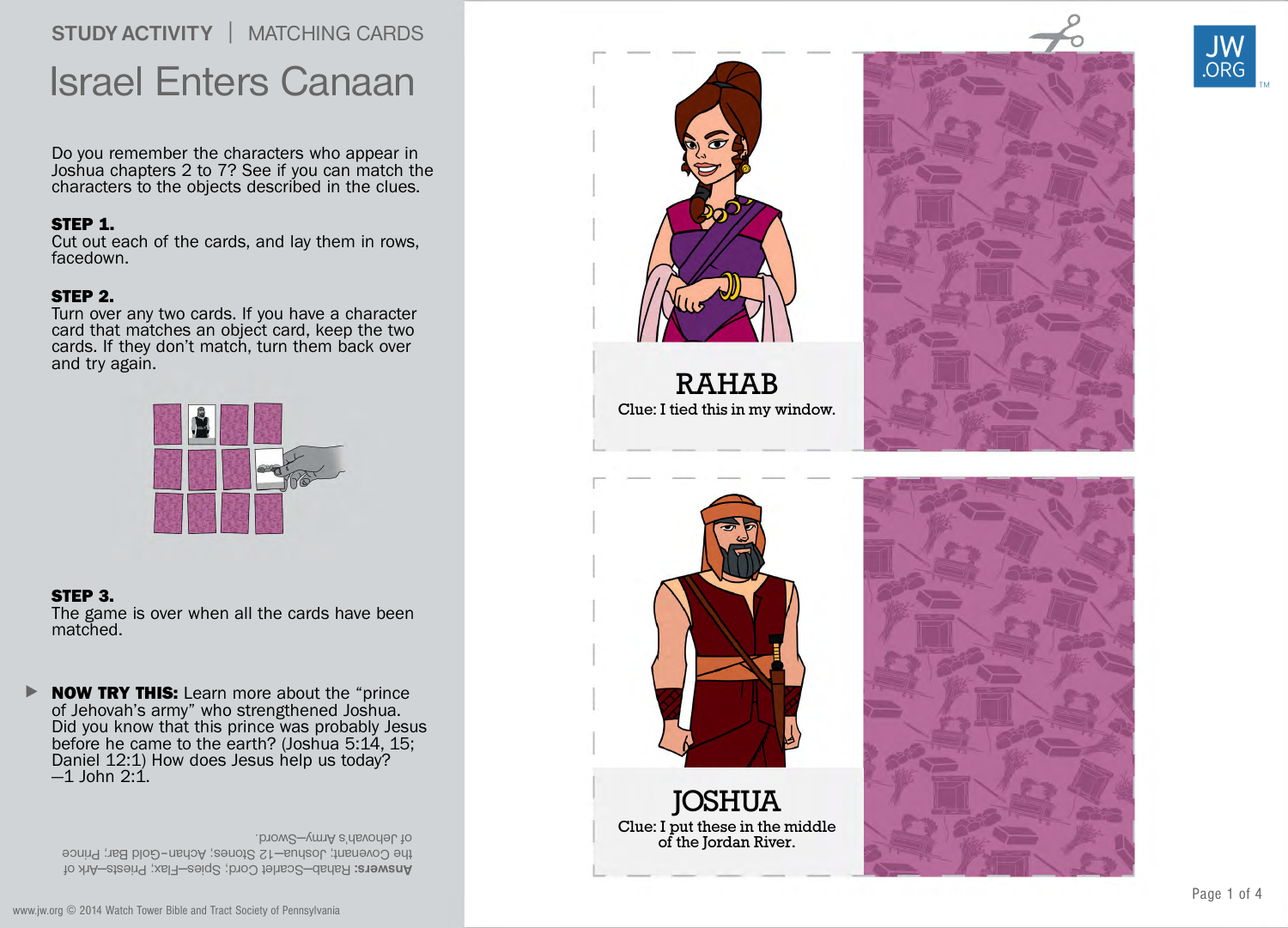





**ACHAN** Clue: Besides silver and a garment, I stole this.









SPIES Clue: We hid among stalks of this.

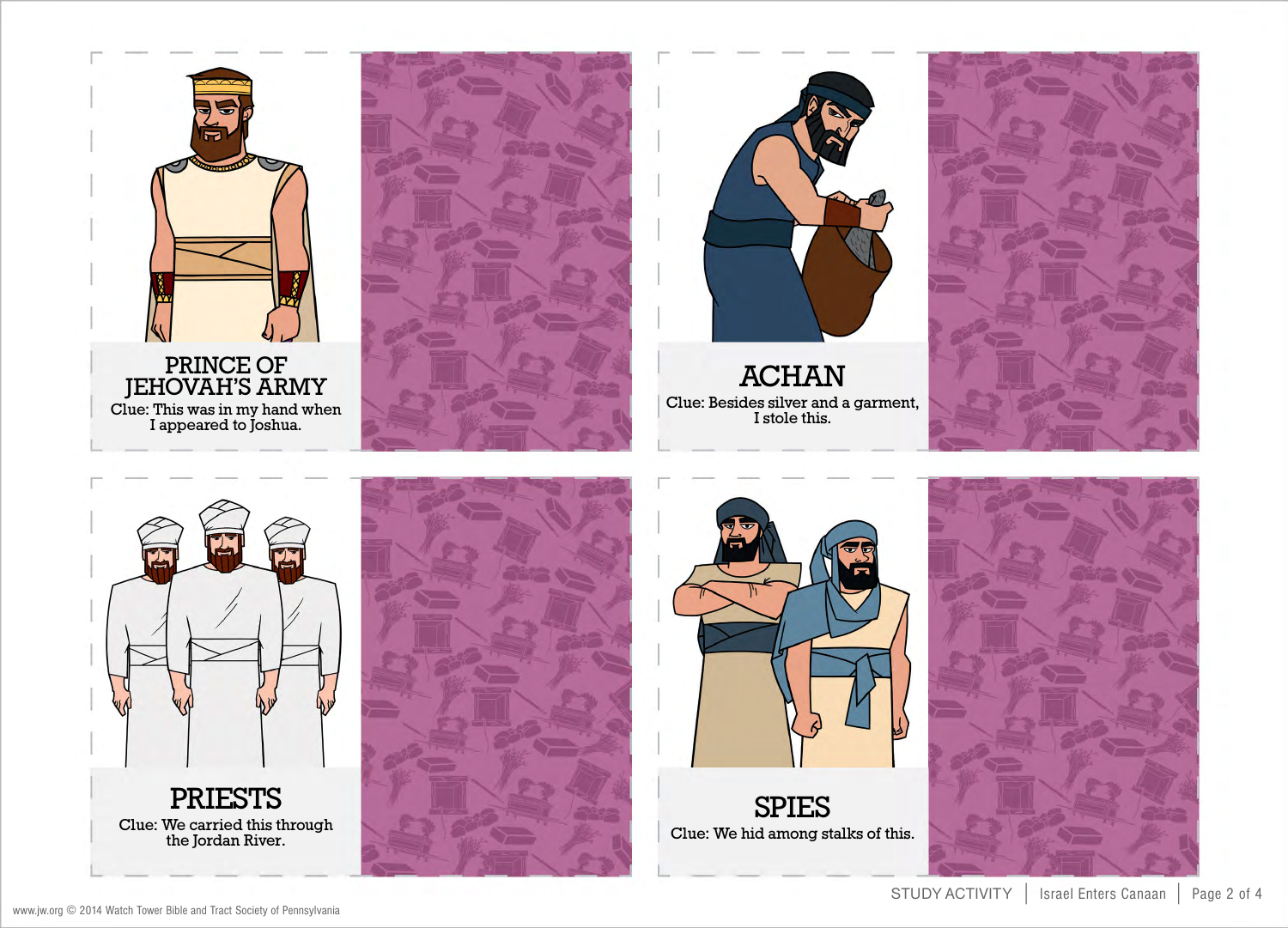